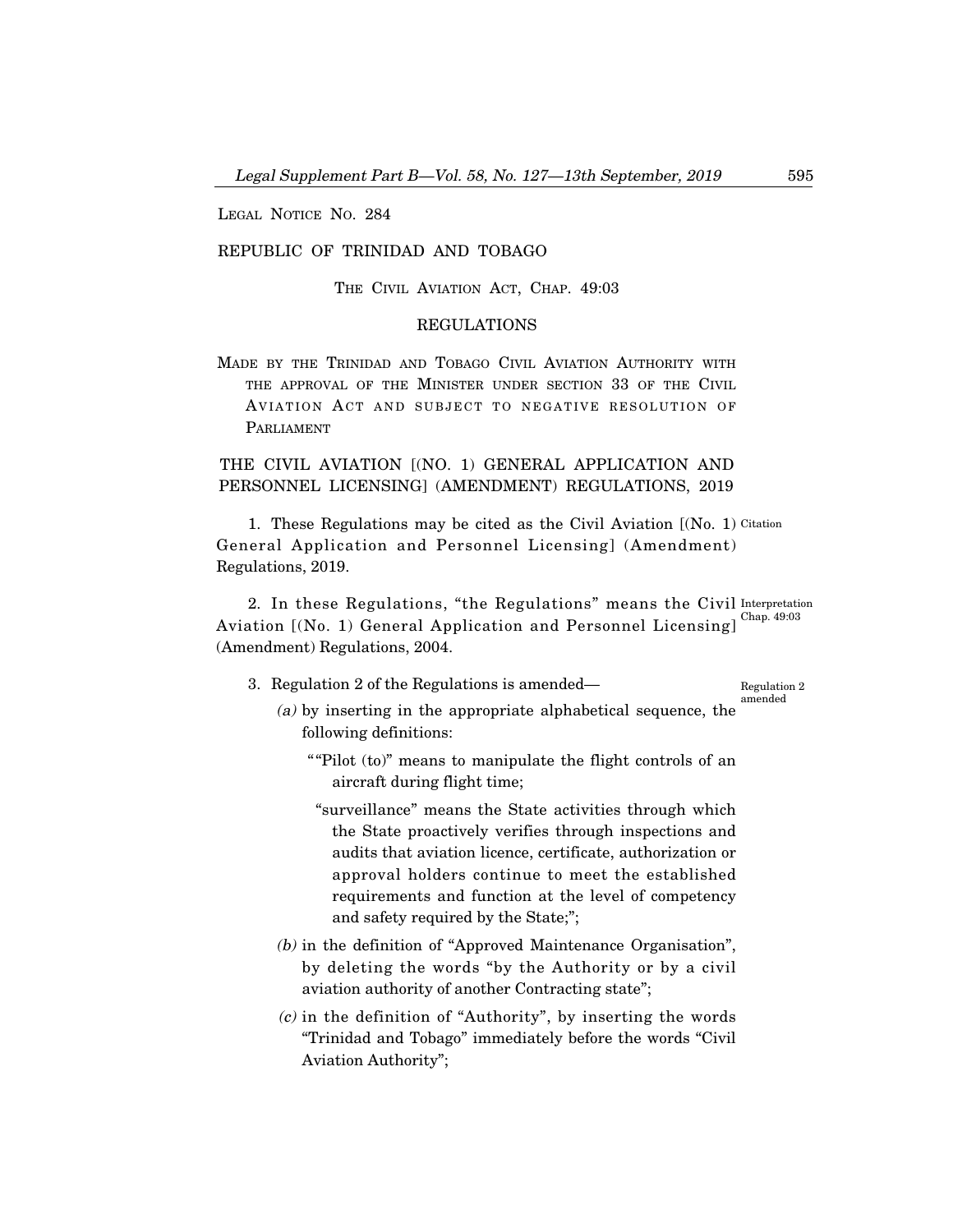- (d) by deleting the definition of "commercial air transport" and substituting the following definition:
	- ""commercial air transport operation" means an aircraft operation involving the transport of passengers, cargo or mail for remuneration or hire;";
- (e) in the definition of "performance criteria", by deleting the words "a simple evaluative statement" and substituting the words "simple, evaluative statements" ;
- (f) by deleting the definition of "pilot-in-command" and substituting the following definition:
	- ""pilot-in-command" means the pilot designated by the operator or, in the case of general aviation, the owner, as being in command and charged with the safe conduct of a flight;";
- $(g)$  in the definition of "psychoactive substances", by inserting the words " , whereas coffee and tobacco are excluded" after the word "solvents".
- (h) by deleting the definition of "repair" and substituting the following definition:
	- ""repair" means the restoration of an aeronautical product to an airworthy condition to ensure that the aircraft continues to comply with the design aspects of the appropriate airworthiness requirements used for the issuance of the type of certificate for the respective aircraft type, after it has been damaged or subjected to wear;";
- (i) by deleting the definition of "small aeroplane" and substituting the following definition:
	- ""small aeroplane" means an aeroplane of a maximum certificate take-off mass of 5700 kg or less;"; and
- $(j)$  in the definition of "threat", by deleting the words "an event" or error" and substituting the words "events or errors".

4. Regulation  $2A(5)(a)(i)$  of the Regulations is amended by deleting the word "applicaiton" and substituting the word "application". Regulation 2A amended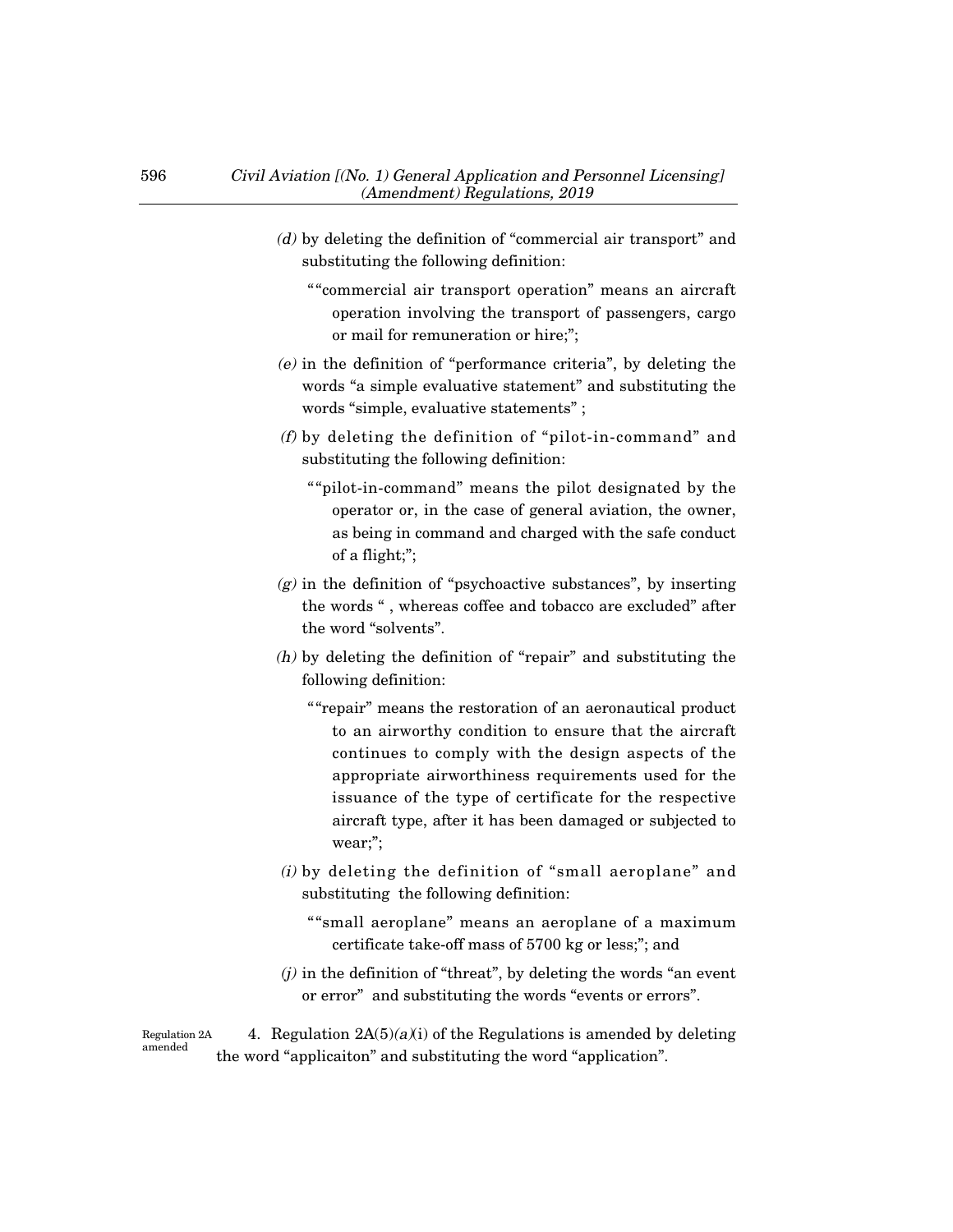5. The Regulations are amended by inserting after Regulation 20, Regulation the following Regulation: 20A inserted

> "AUTOMATIC VALIDATION OF FOREIGN LICENCE OR CERTIFICATE PURSUANT TO FORMAL AGREEMENT BETWEEN STATES UNDER COMMON LICENSING REGULATIONS

> 20A. (1) Notwithstanding regulation 20, the Director-General may recommend that the Authority automatically validate a licence or certificate issued by another Contracting State where he is satisfied that both the Contracting State and the Authority have– Validation of foreign licence or certificate

- (a) adopted common licensing regulations compliant with the Annex 1 standards of the Chicago Convention;
- (b) entered into a formal agreement recognising the automatic validation process;
- (c) established a surveillance system to ensure the continued implementation of the common licensing regulations; and
- (d) registered the agreement with ICAO pursuant to Article 83 of the Chicago Convention on International Civil Aviation.

(2) A licence or certificate rendered valid under subregulation (1) shall have an endorsement on the licence or certificate to–

- (a) indicate that the licence or certificate is automatically validated under the agreement in subregulation  $(1)(b)$ ;
- (b) reference the ICAO registration number of the agreement; and
- (c) include a list of all Contracting States that are party to the agreement.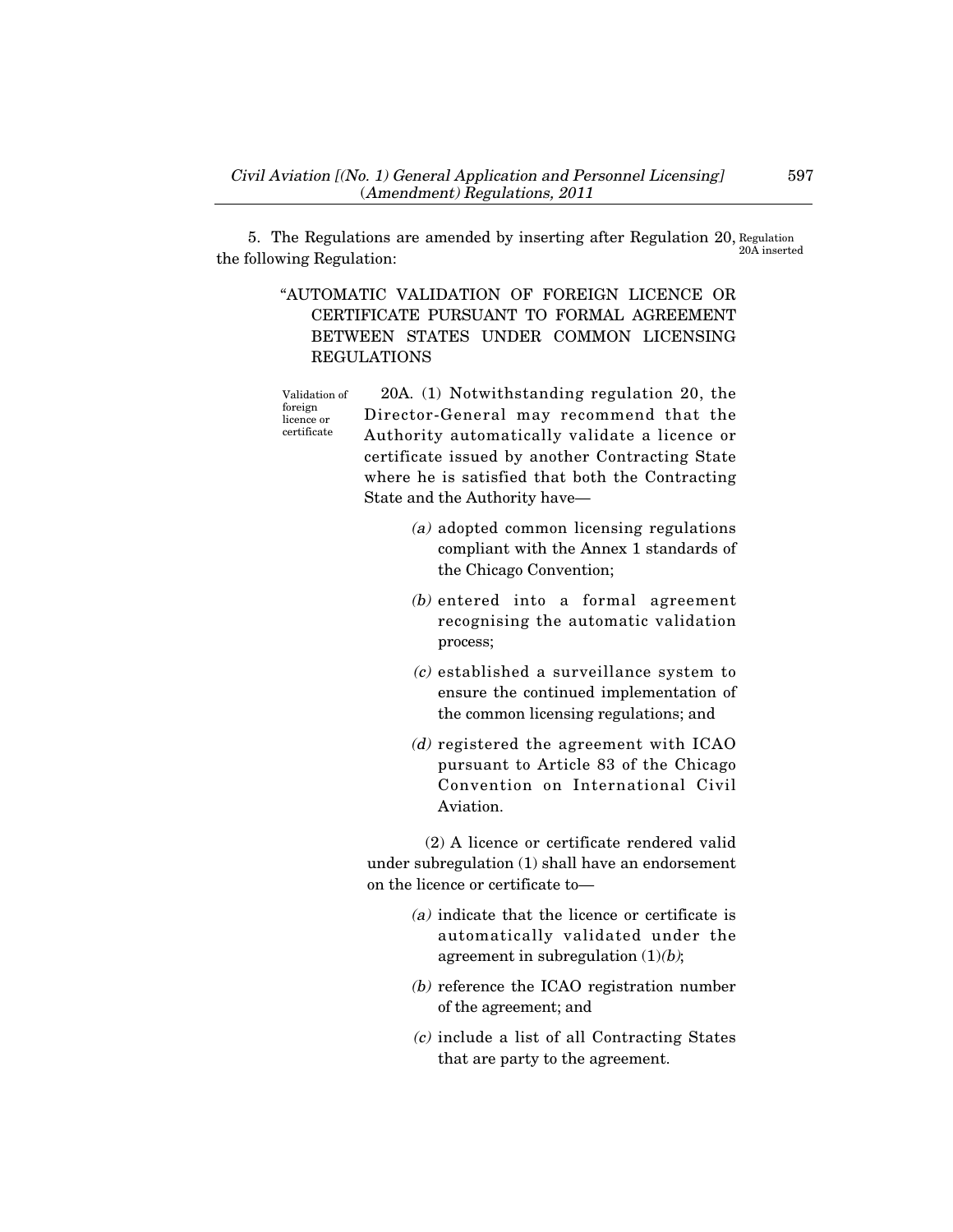(3) Contracting States that meet the requirements of subregulation (1) and have issued licences or certificates prior to 09 November 2017, may use other effective means carried on board the aircraft or accessible to indicate that the licences or certificates issued by the State are rendered valid in accordance with the agreement in subregulation (1), until 31 December 2022.". 6. Regulation 28 (1) of the Regulations is amended– (a) in paragraph  $(g)$ , by deleting the word "or";  $(b)$  in paragraph  $(h)$ , by deleting the full stop and substituting the words "; or "; and  $(c)$  by inserting after paragraph  $(h)$ , the following paragraph: " $(i)$  in a manner that would constitute a hazard to air navigation.". 7. Regulation 123 of the Regulations is amended by inserting after the words "Part B of Schedule 10", the words "without constituting a hazard to air navigation.". 8. Regulation 129  $(1)(d)$  of the Regulations is amended by inserting after the words "threats and errors", the words "without constituting a hazard to air navigation". 9. Regulation 132 of the Regulations is amended– (a) in subregulation  $(1)$ — (i) in paragraph  $(d)$ , by deleting the word "and"; (ii) in paragraph  $(e)$ , by deleting the full stop and substituting the words "; and "; and (iii) by inserting after paragraph  $(e)$ , the following paragraph: "(f) an Approach Precision Radar Control Rating shall provide approach precision radar control service with the use of radar or other surveillance Regulation 123 amended Regulation 28 amended Regulation 129 amended Regulation 132 amended

systems for the aerodrome or aerodromes for

which the rating is certified." and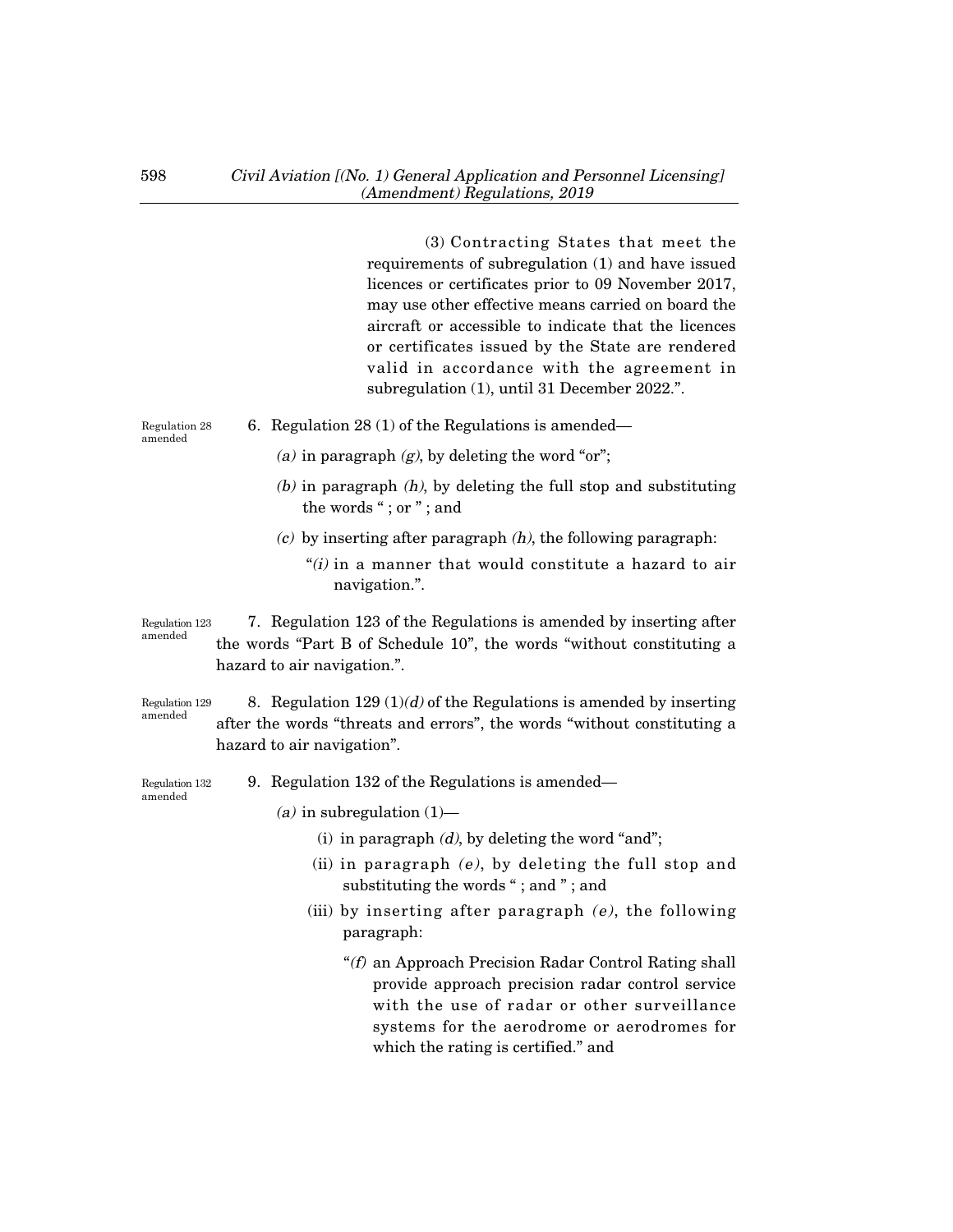(*b*) in subregulation  $6-$ 

- (i) in paragraph  $(a)$ , by deleting the word "and";
- (ii) in paragraph  $(b)$ , by deleting the full stop and substituting the words "; and "; and
- (iii) by inserting after paragraph  $(b)$ , the following paragraph:

" $(c)$  that person has maintained competency.".

10. Regulation 133 of the Regulations is amended by inserting after Regulation 133 subregulation (4), the following subregulation: amended

> " (5) An air navigation services provider in the provision of air traffic control services, when prescribing scheduling limits for air traffic controllers, shall comply with the requirements set out in Schedule 10A." Schedule 10A

11. Regulation 151 of the Regulations is amended–

Regulation 151 amended

(a) by revoking subregulation (5) and substituting the following subregulation:

" (5) The Authority retains the right to have any recommendation or finding of a Civil Aviation Medical Examiner re-evaluated in order to identify areas of increased medical risks.";

- (b) in subregulation (6), by deleting the word "may" and substituting the word "shall"; and
- (c) by revoking subregulation (6A) and substituting the following subregulations:

" (6A) The medical assessor shall conduct continuous assessment audits of the medical reports submitted by medical examiners in order to identify any areas of increased medical risks.

(6B) The Director-General shall recommend that the Authority implement appropriate aviation-related health promotion for licence holders subject to a medical assessment to reduce the possibility of any future medical risks to flight safety.".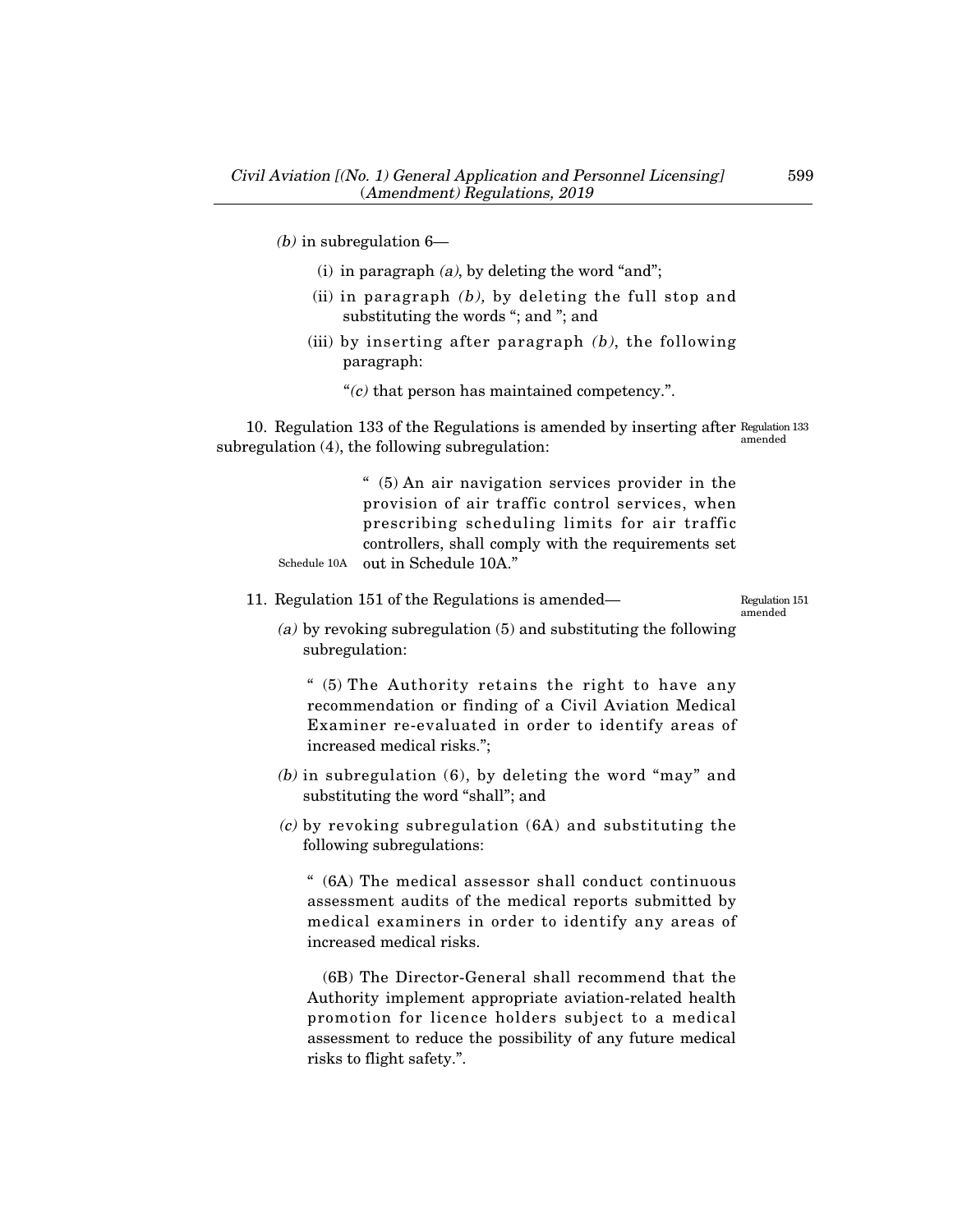12. The Regulations are amended by inserting after Regulation 158, the following regulation: Regulation 158A inserted

### "MEDICAL RISKS

- 158A. The Director General shall recommend that the Authority apply, as part of the state safety programme, basic safety management principles to the medical assessment process of licence holders, which shall include– Schedule 10A inserted
	- (a) routine analysis of in-flight incapacitance events and medical findings during medical assessments to identify areas of increased medical risks; and
	- (b) continuous re-evaluation of the medical assessment process to concentrate on identified areas of increased medical risk.".

Regulation 167 amended

13. Regulation 167 of the Regulations is amended by deleting paragraph  $(c)$  and substituting the following paragraph:

> $C$  provide evidence of having maintained competence and satisfied the standards for renewal of his licence set out in Part G of Schedule 13, applicable to the category or rating held.".

14. The Regulations are amended by inserting after Schedule 10, the following Schedule: Schedule 10A inserted

#### "SCHEDULE 10A

[Regulation 133(5)]

#### FATIGUE MANAGEMENT

1. An air navigation services provider, when prescribing scheduling limits, shall take into account acute and cumulative fatigue, circadian factors and the type of work being undertaken.

- 2. These scheduling limits shall identify–
	- $(a)$  the maximum—
		- (i) number of hours in any duty period;
		- (ii) number of consecutive work days;
		- (iii) number of hours worked in a defined period; and
		- (iv) time-in-positions; and